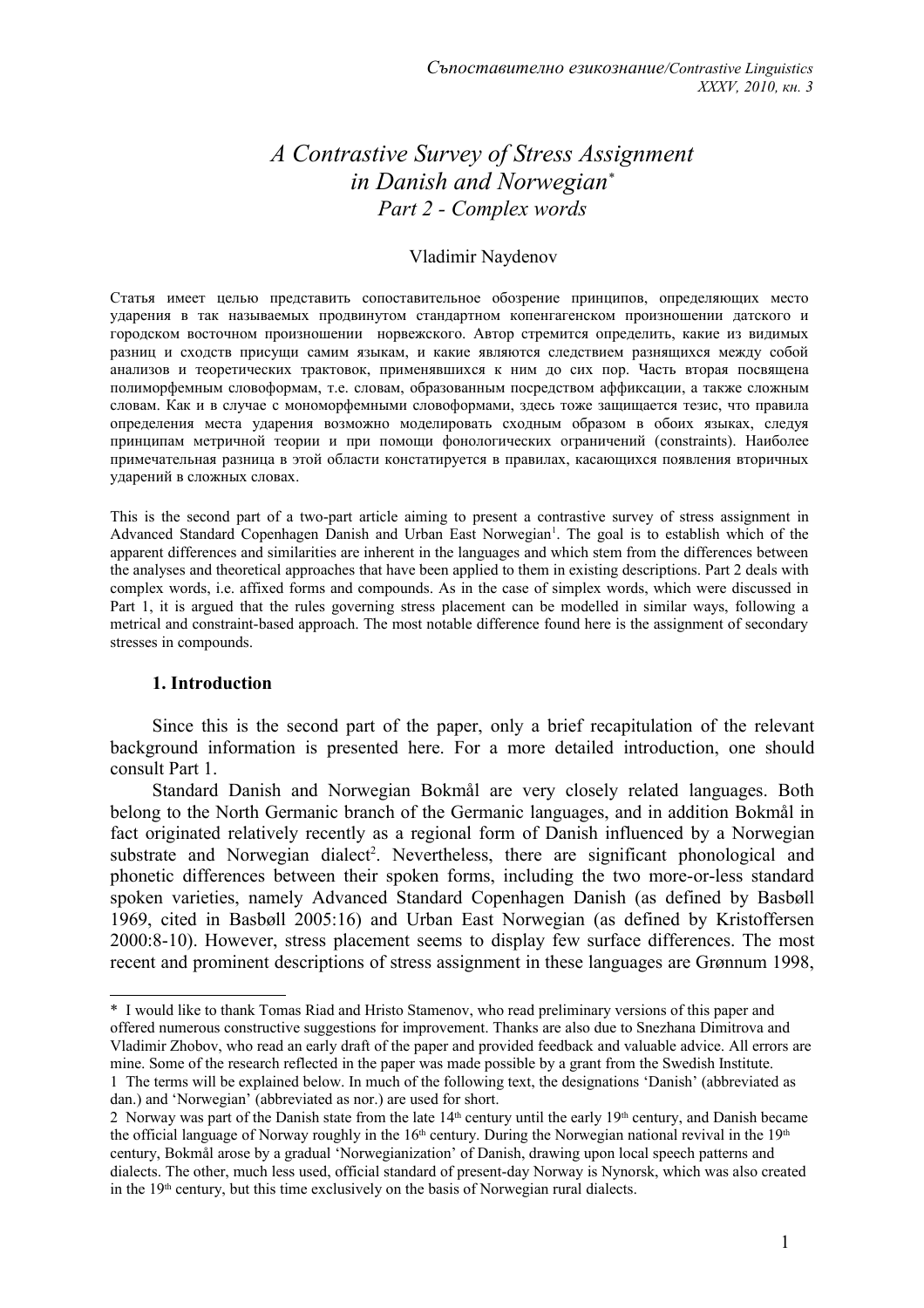2001 and Basbøll 2005 for Danish and Kristoffersen 2000, Rice 2003 and 2006 for Norwegian<sup>[3](#page-1-0)</sup>, and these are the primary descriptive sources used in this paper. Kristoffersen's (2000) description is couched within the framework of Lexical Phonology; an alternative OT analysis has been developed by Rice (1999, 2003, 2006) for simplex words, but for the complex forms discussed in this paper, Kristoffersen's (2000) account still remains the only recent one. Basbøll's (2005) theory of phonology is independent of most current approaches. Its main characeristics are an innovative model of morphological-and-phonological domains (based on productivity), an emphasis on psychological interpretability and closeness to phonetics and empirical observation.

The rest of this paper is structured as follows. Section 2 is devoted to affixed forms. First, the facts themselves are presented and several types of affixes are distinguished; the basic groups are shown to be the same in Danish and Norwegian (2.1). Next, the ways in which the properties of the affixes are formalized by Kristoffersen and Basbøll are outlined and compared (2.2.1-2.2.2) and various ways to model them in parallellist (Optimality Theoretic) terms are suggested (2.2.3). Section 3 is devoted to the so-called 'compound stress'. Again, the facts themselves are presented first (3.1) and the formalizations are discussed afterwards (3.2). Some differences between the existing analyses are highlighted (3.2.1-2) and a separate section is devoted to the special behaviour of Danish compounds (3.2.3). For reasons of space, stress patterns that occur on the phrase level are not discussed (chiefly reductions of stress that occur in tightly knit lexicalized word combinations).

#### **2. Affixed forms**

Normally, one would want to distinguish derivational and inflexional affixes, and that is also the way Basbøll (2005) organizes his exposition. In practice, however, stress-related properties are not congruent with this distinction - there is a large, possibly predominant subgroup of derivational affixes which are prosodically indistinguishable from the inflexional ones. I will therefore look directly into the classification of affixes based on their relation to stress, in a theory-neutral way<sup>[4](#page-1-1)</sup>. Furthermore, in this case, the surface facts about both languages are so similar that it seems more suitable not to separate the two descriptions at the outset.

## **2.1. The facts**

# **2.1.1. Type 1 affixes**

<span id="page-1-0"></span><sup>3</sup> For Norwegian, some less familiar works within Optimality Theory include Lorentz 1996, Lunden 2007 and Johnsen 2008. Unfortunately, they can only be addressed very briefly here. This may partly be justified by the fact that while each of them, while significant and insightful, relies crucially on a rather uncommon or problematic assumption. Thus, Lorentz (1996) employs an unusual constraint banning neutralization as such and predicts secondary stress in end-stressed words consisting of two heavy syllables such as *vul*'*kan* 'volcano', yet such stress is not observed in practice. Lunden (2007) assumes a constraint against stressing final open vowels on the basis that vowel length is not contrastive word-finally, yet both intuition and her own acoustic measurements suggest that words such as *me*'*ny* 'menu' do have a long vowel in the stressed syllable. Johnsen's (2008) analysis of Norwegian apparently posits a "count system" in the sense of van der Hulst (1999b), with a constraint hierarchy that predicts the exact place of main stress (at the right edge of the word) to depend on whether the word has an even or odd number of syllables - thus, words like *autodi*'*dakt* och *amino*'*plast* should receive penultimate stress in contrast to *kata*'*rakt* och *kloro*'*plast*; this is in fact not the case.

<span id="page-1-1"></span><sup>4</sup> In fact, the wordings used in the following are not entirely theory-neutral in that, while not biased in favour of either Kristoffersen's or Basbøll's accounts, they do, in a way, preclude the novel analysis suggested in Riad (2008) for Swedish (to be addressed later). They were chosen in spite of that simply because of their simplicity and intuitiveness.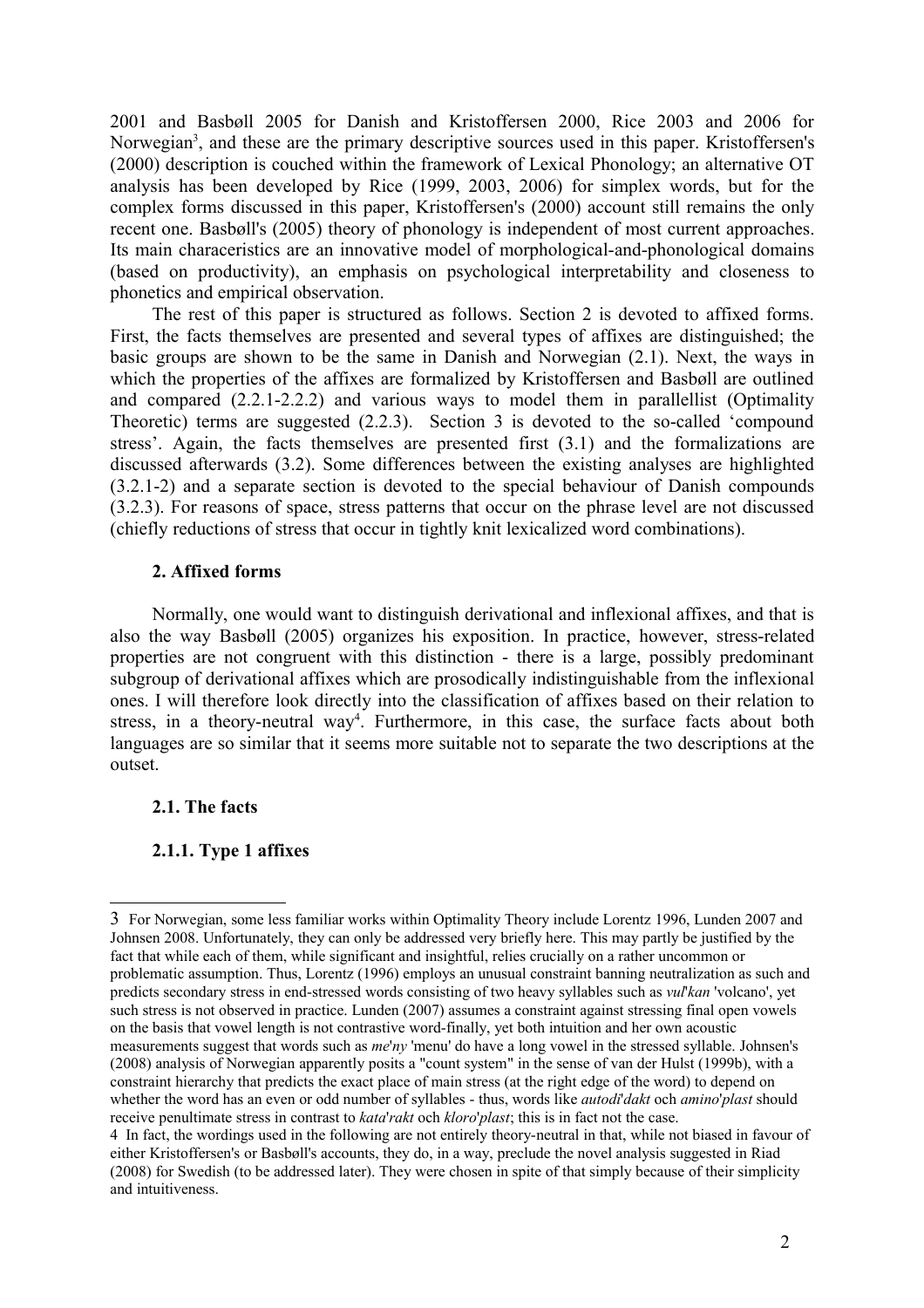In both languages, there is a large group of affixes that behave prosodically like lexical words and form stress domains of their own. They are referred to as "stem-like" by Basbøll (2005:465) and as "non-cohering" by Kristoffersen (2000:182); here, I will be calling them simply "Type 1" affixes (not to be confused with the so-called "Class I" affixes in English). Forms derived with them receive the typical compound stress to be dealt with in the next section: this entails that suffixes belonging to this group receive secondary stress, while wordinitial prefixes belonging to this group receive the primary stress. Since they are stressed, they must contain either a long vowel or a long consonant in Norwegian, and may contain a long vowel and/or stød in Danish. An example is the suffix -*hed* [heðˀ] (Danish) / -*het* [heːt] (Norwegian), which combines with the adjective *sand* ['san'] (Dan.) / *sann* ['san:] (Nor.) 'true' to produce the word *sannhet* ['sanːˌheːt] (Nor.) / *sandhed* ['sanˌheð'] (Dan.) 'truth'. Kristoffersen also adds to Type 1 several suffixes (-*ig*, -*lig*, -*som*) which don't seem to contain a long segment (to be discussed below).

## **2.1.2. Type 2 affixes - stress-neutral and stress-affecting subtypes**

Most affixes do *not* behave prosodically as independent words (accordingly, they are called "non-stem-like" by Basbøll and "cohering" by Kristoffersen; I will be referring to them as Type 2 - again, not to be confused with the English "Class 2"). In this case, the simplest and most common type of behaviour is to not affect the stress of the stem at all. This holds true, in general, of all inflexional affixes, of most derivational suffixes of Germanic origin, as well as a few extremely common prefixes. Thus, *søn* ['s**œ**n] (Dan.) / *sønn* ['sœnː] (Nor) 'son' receives the plural ending *-er* [ɐ] (Dan.) / [ər] (Nor.), rendering *sønner* ['sɶnɐ] (Dan.) / [ <sup>2</sup>sœnːər] (Nor.); the homophonous Nomina Agentis suffix, added to *løbe* ['løːb̥ə] (Dan.) / *løpe* [ 2 løːpə] (Nor.) 'to run', produces *løber* ['løːb̥ɐ] (Dan.) / *løper* [ 2 løːpər] (Nor.) 'runner'. These affixes are termed 'not specified as [stress]' by Basbøll (p.484) and 'normal' by Kristoffersen (p.170).

For Type 2 affixes that do affect the stress, the most common option is to (seemingly) attract primary stress onto themselves (these are called 'specified as [stress]' and 'stressed' by Basbøll - p.484 - and Kristoffersen - p.172 0 respectively); thus, intuitively, stressed is a suitable designation for them. These are only suffixes, typically of Romance origin. An example is *-tion*/*-sion* [ɕoːˀn] (Dan.), *-sjon* [ʃuːn] (Nor.), producing from the verb *invadere* [enva'd̥eːˀɐ] (Dan.), [ɪnvɑ<sup>1</sup>de:rə] (Nor.) 'to invade' (or perhaps simply from the root *inva*[*d*]*-*) the noun *invasion* [enva'ɕoːˀn] (Dan.), *invasjon* [ɪnvɑ<sup>1</sup> ʃuːn] (Nor.) 'invasion'.

A smaller group of affixes appear to be pre-stressing, the most clear example being *-isk* [isɡ̊] (Dan.), [ɪsk] (Nor.): cf. *prosa* ['pħoːsa] (Dan.), [ <sup>1</sup>pruːsɑ] (Nor.) 'prose' - *prosaisk* [pħo'sæː'iså] (Dan.), [pru'saːɪsk] (Nor.) 'prosaic'. (Basbøll 2005:486, Kristoffersen 2000:172)

The inventory of affix types is now largely exhausted. No significant differences between the two languages can be established; as the examples given above illustrate, not only are the types the same, but also the specific morphemes are nearly always cognate.

#### **2.2. Formalizations**

#### **4.2.1. The major types**

Basbøll (2005:465-466) regards Type 1 affixes as belonging to the same morphological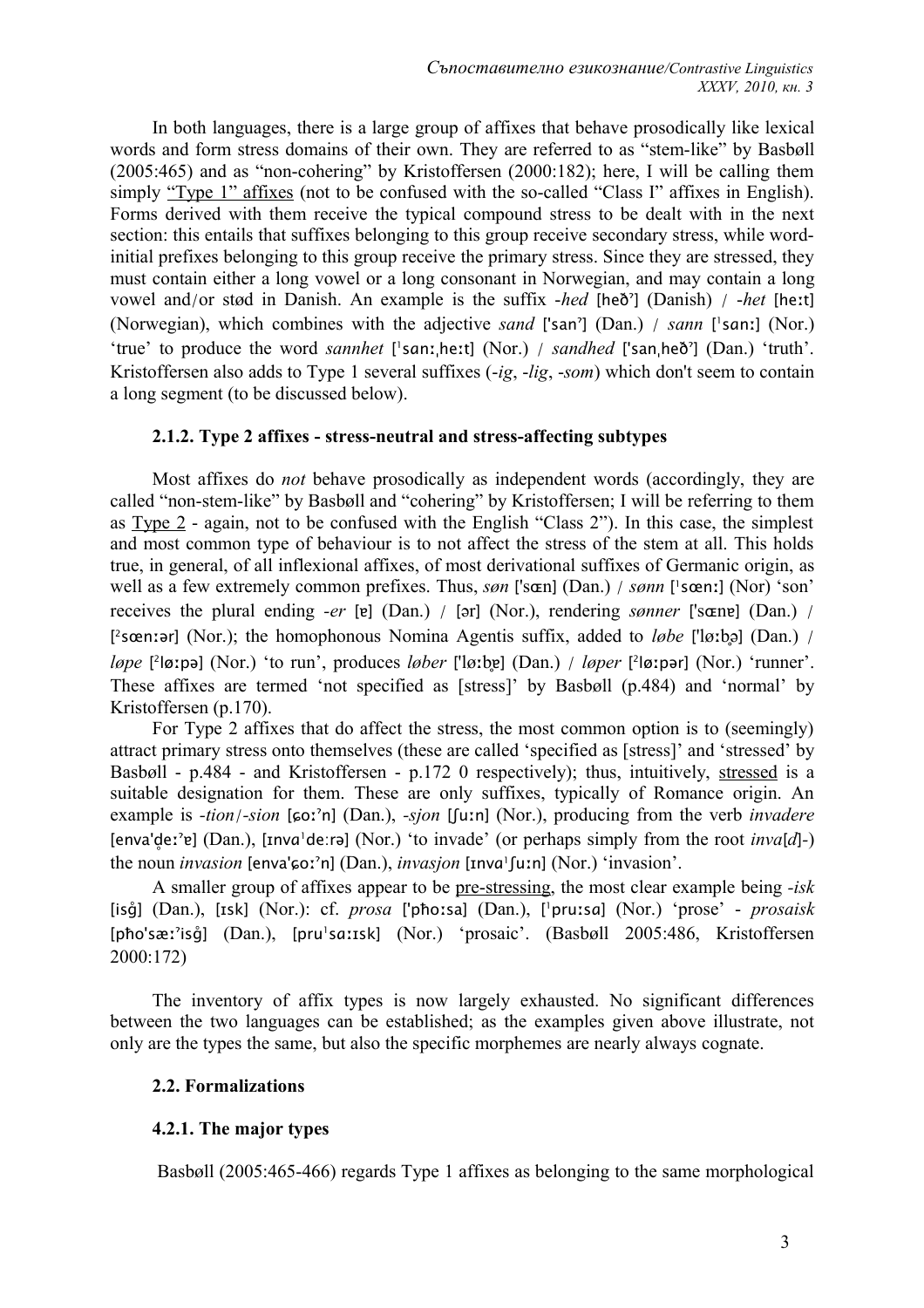category as the stems of lexical words, namely "min-stems", which are all assumed to exhibit the same behaviour as regards secondary stress. In Kristoffersen's account (2000:182), Type 1 affixes are lexically prespecified as forming prosodic words of their own. The two descriptions amount to the same thing, namely that a morpheme of this type constitutes a separate domain for stress assignment; the resulting "compound-like" prosodic pattern will be discussed in the next section. Type 2 affixes are usually, as stated above, either 'unstressed' or "stressed". According to Basbøll, the 'stressed' ones have their vowels specified with the feature [stress], while the 'unstressed' ones do not. He doesn't explain the behaviour of words containing several "stressed" affixes (e.g. *nationali*'*sere* 'nationalize', contaning both <-tion> and <-iser->), but one may assume another case of systematic occurrence of what he terms "prosodic lexicalization". On the other hand, according to Kristoffersen's Lexical Phonology analysis, "stressed" suffixes are actually not stressed but cyclic: they don't attract stress *per se*, but merely cause the re-application of the usual stress rule that applies for monomorphemic words (see section 3). 'Unstressed' suffixes are, according to this view, non-cyclic and therefore don't affect the stress assigned previously to the base. This explanation has several obvious advantages over Basbøll's. It accounts for the apparent coincidence that forms with 'stressed' suffixes can be predicted by the same rule as the monomorphemic ones<sup>[5](#page-3-0)</sup>, and it also explains in a more natural way the case of *nationali*'*sere*. In addition, cyclic suffixes that don't receive stress yet cause the usual stress rule to re-apply are well-known from languages such as English: compare *-ity* in *natio*'*nality*.

#### **2.2.2. Two minor patterns**

The "pre-stressing" suffixes are not as easy to account for as the other groups. In Kristoffersen (2000:172) it is reluctantly suggested that they are cyclic affixes that replace the usual moraic trochee at the right edge with a syllabic one, whereas Basbøll (2005:486-489) proposes no formal explanation and only observes that the derivatives reflect the stress of the relevant forms in the languages from which they were borrowed. In analyses of their English counterparts  $(-ic \text{ in } prosaic - \text{ pro } 'sa.i < c > ;$  see e.g. Zamma 2002 for a useful survey), the final consonant is considered extrametrical. If one were to 'borrow' the same analysis here, the result would be more awkward; whereas final consonant extrametricality is the default in English, obtaining the correct stress pattern in Danish and Norwegian would require that /s/ should be extrametrical by means of lexical specification (/k/ is extrasyllabic because of Sonority Sequencing anyway). Marking the entire suffix as extraprosodic is duly rejected by Kristoffersen on the grounds of the fact that the suffix "assigns" stress even to open syllables ([ <sup>1</sup>pruːsɑ] - [pru<sup>1</sup>sɑːɪsk], not \*[<sup>1</sup>pruːsɑɪsk]).

There is another problematic type of suffix. As mentioned above, Kristoffersen adds to Type 1 several suffixes (-*ig*, -*lig*, -*som*) which are in a sense "pre-stressing" and appear rather different from typical Type 1 morphemes. They don't have any obvious length or secondary stress and their chief characteristic is that, when added to a base with compound stress, they shift the stress to the last compound member preceding them (while otherwise it would have been on the first one). For example the verb *mistenke* [ <sup>1</sup>mɪsːˌtɛŋːkə] (Nor.) / *mistænke* ['mis ˌts ɛŋˀɡ̊ə] (Dan.) 'to suspect', when suffixed with the adjectival suffix *-lig*, renders *mistenkelig* [mɪs<sup>1</sup>tɛŋːkəlɪ] (Nor.) / mistænkelig [mis't<sup>s</sup>ɛŋ'g̊əli] (Dan.) 'suspicious (deserving or arousing suspicions)'. In Kristoffersen's opinion, these suffixes trigger an alternative version of the Compound Stress Rule (see section 4.2), directing stress to the right, *and* are lexically

<span id="page-3-0"></span><sup>5</sup> The rule for assignment of primary stress in simplex words was discussed in detail in Part 1. Briefly, it can be described as "Stress the last syllable if it is closed, else the penultimate", provided that vowel length is ignored; the specific formalizations and underlying mechanisms are debated.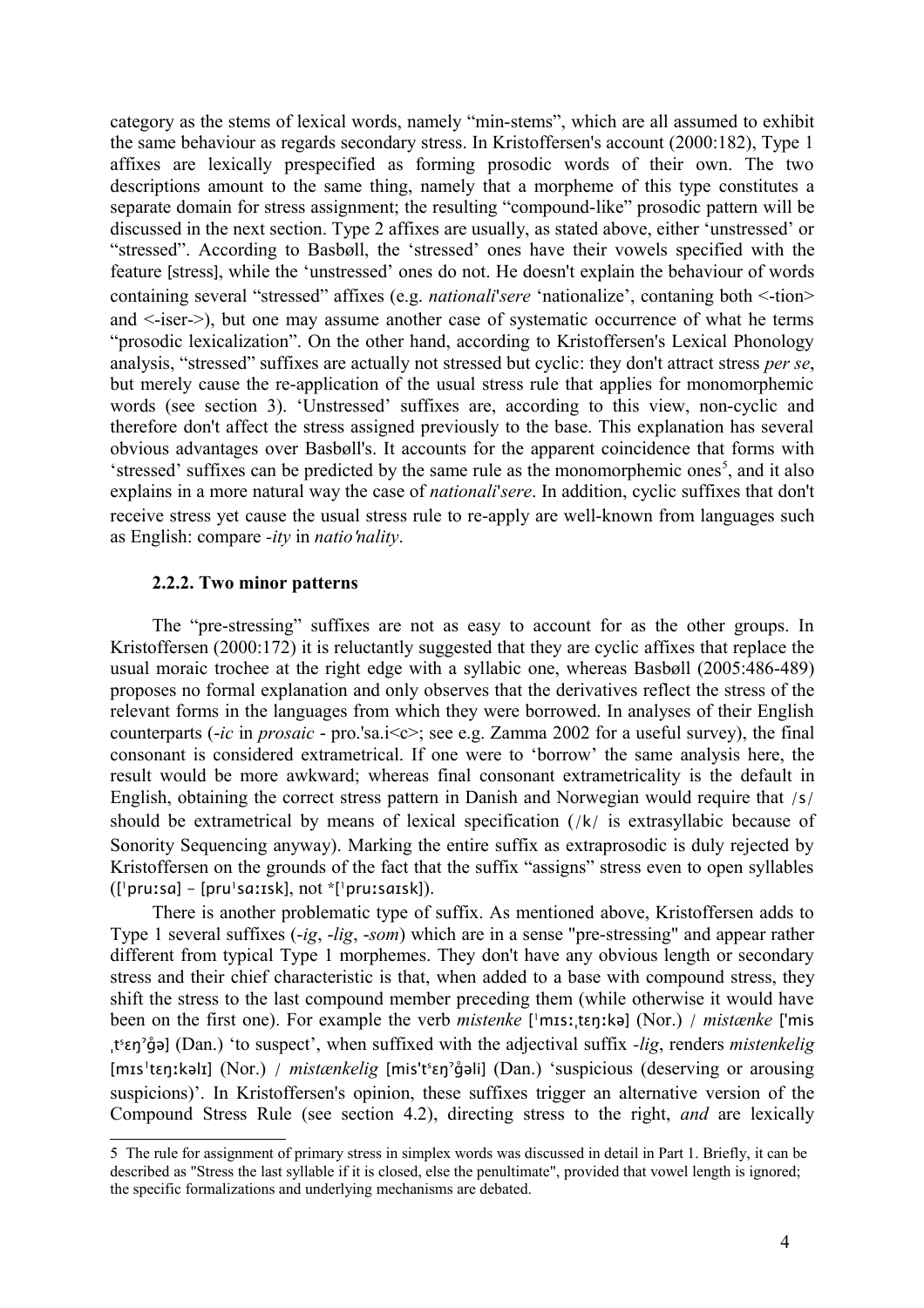specified as extraprosodic, which allows them to escape stress themselves. The latter option seems rather abstract, especially as their length is difficult to demonstrate; it seems that one may just as well regard them as triggering the alternative compound stress rule only, and not as belonging to Type 1. Furthermore, Johnsen (2008:35) observes that examples with suffixes other than -*elig* are unsystematic and can be regarded as cases of lexicalization, or "High Frequency Fusion" along the lines of Raffelsiefen 2007. Basbøll (2005:476) also views the corresponding Danish derivations as a case of what he calls "Prosodic Lexicalization". Both terms reflect the observation that the complex stem is treated as if it were simple, i.e. as a single unit prosodically. Still, in Danish as in Norwegian, the suffix -*elig* is apparently exceptional in that its stress-shifting effect seems to be obligator<sup>[6](#page-4-0)</sup>. "Obligatory lexicalization" being somewhat of an oxymoron, this suffix would have to be lexically specified as a trigger of this stress pattern somehow: either roughly along the lines of Kristoffersen (2000), albeit as a Type 2 suffix, or, if no evidence of secondary stress on the compounds' first members can be found, as some kind of dominance effect.

#### **2.2.3. Possible parallelist alternatives**

While Kristoffersen's (2000) cyclic account of affix typology is, as a whole, more attractive than Basbøll's (2005), it is worth discussing ways to incorporate its insights within the currently prevalent non-cyclic (parallelist) framework, which is now espoused also by him.

#### **2.2.3.1. Some "standard" solutions**

If we turn to OT analyses proposed for similar morpheme divisions in other Germanic languages such as English, Dutch and German, we find that the situation actually poses a significant problem for classical OT and the two best-known solutions used are both somewhat controversial. One involves the so-called Output-Output Correspondence (Benua 1997), essentially analogy between the base and the derivative, which is split into two constraints indexed for the former "cyclic" ('stressed') and "non-cyclic" ("unstressed" and "type 1") affixes respectively. The requirement that the stress of the base should be preserved in the derivative is ranked higher with the "non-cyclic" ones than with the "cyclic" ones (Alderete 1999:123), and the constraints leading to the main stress pattern are ranked inbetween the two. Another approach is possible within so-called stratal OT (advocated by Bermúdez-Otero - e.g. 2003 - and Kiparsky - e.g. 2000), which re-introduces into OT the division into two or three levels typical of Lexical Phonology. As exemplified in Collie (2007), this approach assigns "cyclic" suffixes to an earlier stratum and "non-cyclic" suffixes to a later stratum, each stratum having its own constraint ranking. Both of these account easily for the Danish and Norwegian data. A third, less satisfactory but also less controversial possibility would be to somehow pre-specify the "unstressed" suffixes as extrametrical (in the worst case, through indexing of the NonFinality constraint); that would predict their stressneutral behaviour, except when the affixation base itself has an extrametrical final syllable as in Kristoffersen's (2000) analysis of antepenultimate-stressed simplicia; in these cases, largely unattested stress alternation in inflection would be predicted, leading one to prefer Rice's (2005) "pre-specified length" account of this stress pattern.

<span id="page-4-0"></span><sup>6</sup> In fact, Basbøll's wording is not entirely clear on this; he states that this occurs "*obligatorily* for *lexicalized* whole word forms containing the derivational ending /əli/ (emphasis added)", so that it remains unclear whether this is viewed as an "obligatory" rule triggered by a specific morpheme or as a "lexicalized", unsystematic idiosynrasy of the word forms.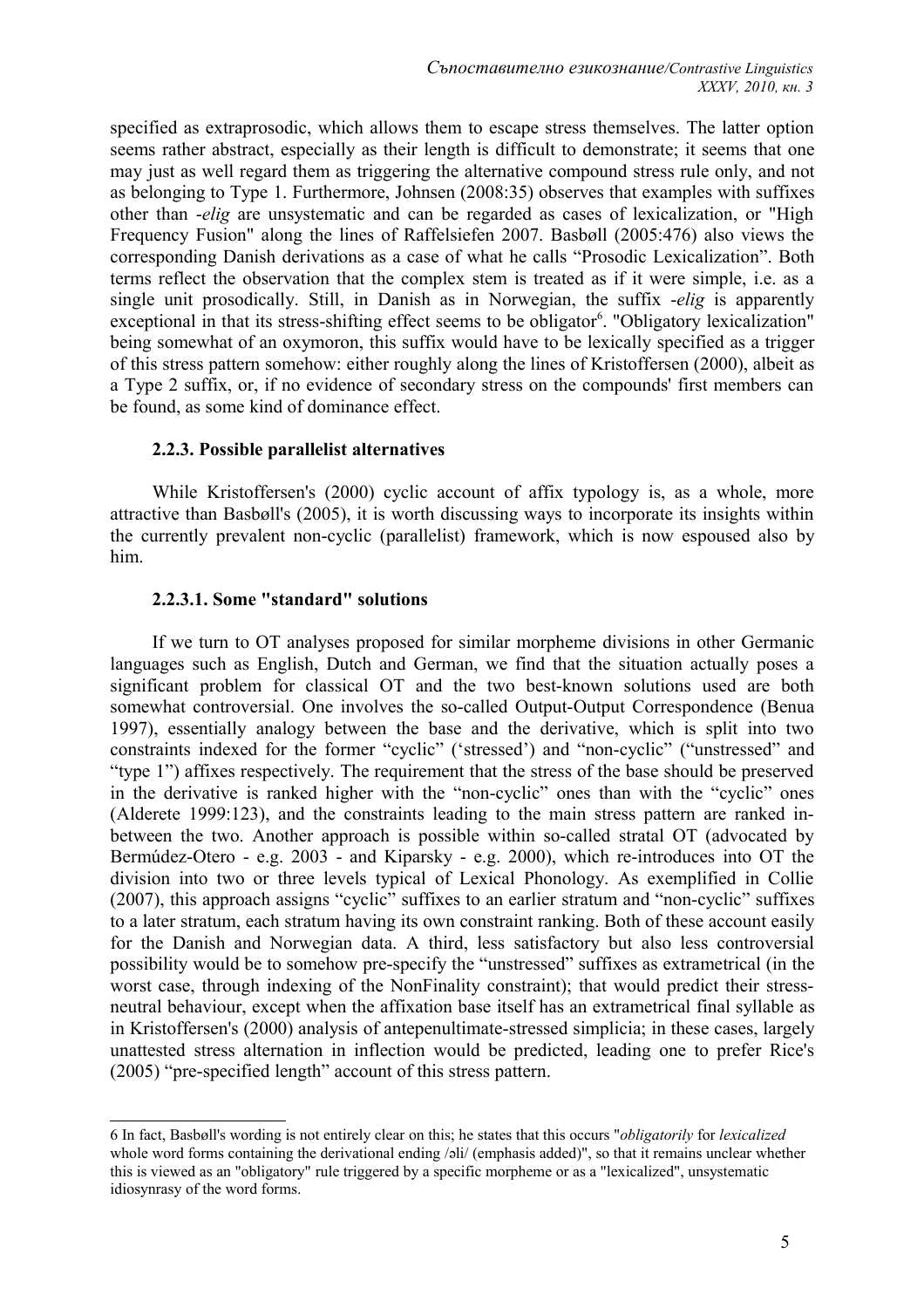#### **2.2.3.2. A "domain-based" alternative**

A different way of handling such affix divisions is to postulate new prosodic domains and domain boundaries to account for the stress patterns. As an example, one may mention the approach used by Chițoran (2001) for stress assignment in Romanian. She argues that stress in that language is assigned to the rightmost syllable of the prosodic word, and inflexional suffixes are not incorporated into the prosodic word and hence don't affect stress; this is expressed by attested constraints aligning prosodic and morphological constitutents. In Danish and Norwegian, as argued earlier, it seems justified to posit more complex metrical patterns than mere "rightmost stress", but otherwise the same principle can apply as in Romanian<sup>[7](#page-5-0)</sup>. Of course, it must be acknowledged that certain derivational suffixes pattern with the inflexional suffixes (a similar pattern is mentioned but not formalized in Chițoran 2001:46, 85); this can be attributed to lexical specification. The fact that both these exceptional derivational suffixes and Type 1 suffixes have the same effect, or rather lack of effect, on the main stress (and were hence grouped together as "post-cyclic" in Lexical Phonology), is to be viewed in connection with the diachronical origin of the former type from the latter type (see Riad 2003, 2003b for many examples of this process, beginning in Proto-Nordic). Those suffixes that originally formed their own prosodic words were, naturally, not incorporated in the prosodic word of the stem; even after they lost their prosodic word status, they continued to behave in the same way, this time as a lexical feature.

## **2.2.3.3. A "lexical" alternative**

The innovative description advocated by Riad (2008) for Swedish regards "unstressed" suffixes as *lexically posttonic*, while "stressed"/"cyclic" suffixes as well as their usual (typically Greek or Romance) bases are lexically *unspecified*, and Type 1 affixes as well as the other (typically Germanic) roots are *lexically* '*tonic*' and hence form new prosodic words. Thus, not only suffixes but also roots are split in two groups; an argument in favour of this is the tendency of (secondary) stress and/or length to be preserved in tonic roots even in those uncommon cases in which "stressed"/"cyclic" suffixes are attached to them (Swedish *bageri* [<sub>(1)</sub>ba·ge<sup>1</sup>riː] "bakery", cf *baka* [<sup>2</sup>baːka] 'to bake'). A similar, though even more variable tendency seems to be present at least in Danish $\delta$ . One potential alternative explanation of this pattern would be to analyse Riad's "tonic"morphemes as having lexically specified length (either of the vowel or of the consonant) and his "unspecified" morphemes as lacking it; however, this is made problematic by the fact that quantity isn't always predictable in unspecified morphemes either (compare –tion in *information* / *informasjon* with –*ik*/–*ikk-* in *grammatik / grammatikk* "grammar"), yet they don't preserve their length in the same way. Perhaps a more viable way to account for this difference would be an Output-Output Correspondence constraint indexed for the "tonic" morphemes; in fact, partly similar, variable

<span id="page-5-0"></span><sup>7</sup> In fact, it is debatable whether "rightmost stress' is insufficient. The main reason for the metrical account is the basic tendency for stress to fall on a heavy ultima, else on the penultima. However, as mentioned earlier, it may be argued that many final light syllables are actually inflexional suffixes or desinences (see footnote 12) and that the rule is 'stress the rightmost syllable' in Danish and Norwegian as well. This is the approach taken for Swedish by Riad (2008) and, indeed, for Romanian nouns by Chițoran, despite the apparent presence of the same pattern in both languages. For other, rarer final vowels, such as -i and -u (e.g. dan./nor. *gummi* 'rubber'), this is not possible, so lexical marking is necessary. A less clear case is –o: some (uncommon) morphological alternations that were pointed out to me by Tomas Riad suggest that it may be a desinence: ˈ*konto* "account (sb)' - *kon*ˈ*tere* "account (vb)'.

<span id="page-5-1"></span><sup>8</sup> For instance, *bageri* is transcribed with length on the first syllable in ODS; not so in Basbøll 2005:477. *griseri* (from *gris*) has no length in ODS either, while *svineri* (from *svin*) is transcribed with optional length in brackets. Kristoffersen (2000) does not mention any similar pattern for Norwegian.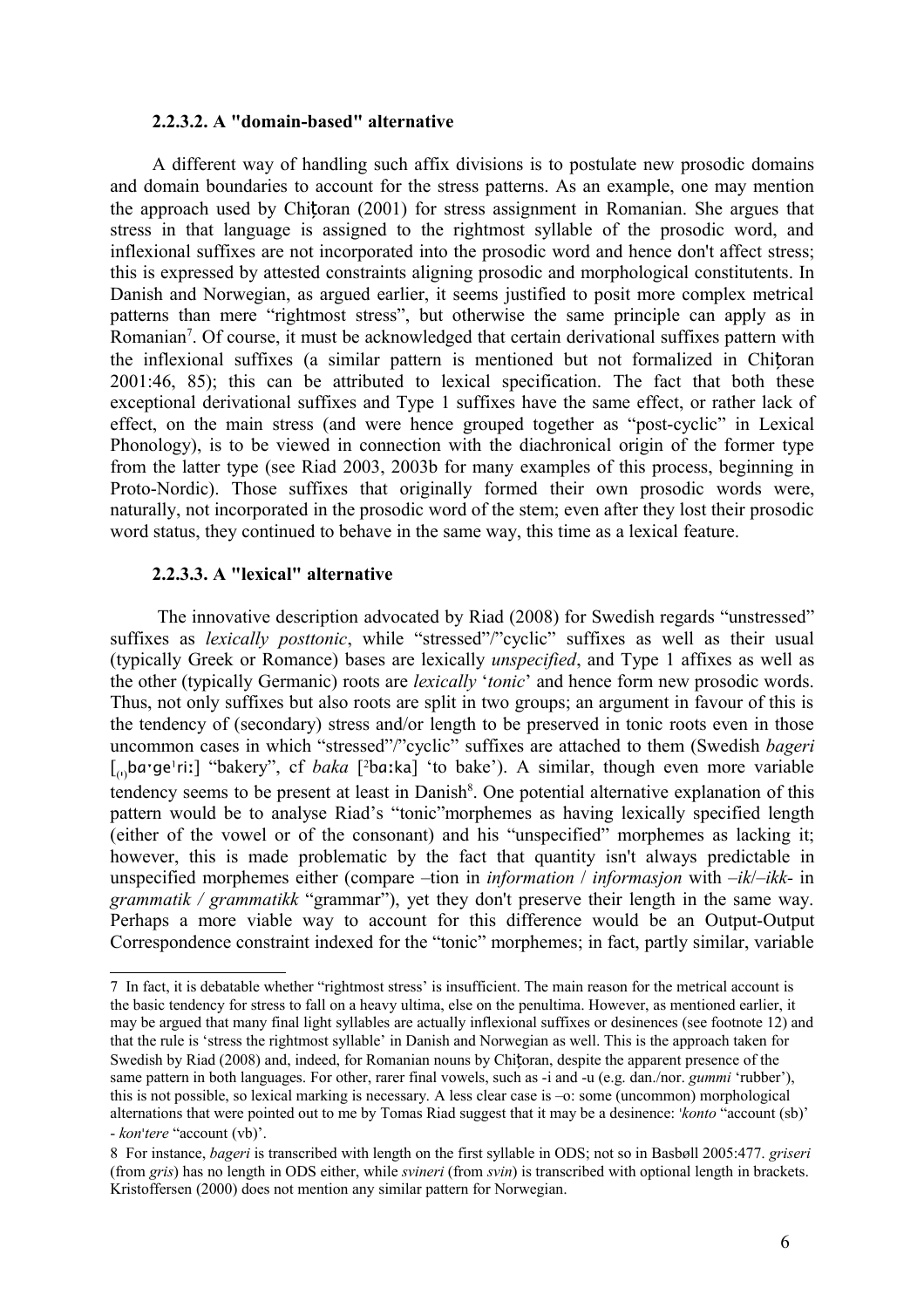stress preservation tendencies in derivations with "cyclic" suffixes in English have been the focus of much study, and both output-output correspondence and stratal OT devices have been applied to it (see e.g. Collie 2007 and references therein).

## **2.2.3.4. Syllabic and morphological structure**

The approach proposed by van Oostendorp (2002) for Dutch argues that Type 2 "stressed" suffixes, as well as Type 1 suffixes, receive stress because they are morphological heads (one may recall that they are always derivational), while "unstressed" ones don't receive it because of the requirement that stress placement in the suffixed form should be determined within "the innermost prosodic word" - a prosodic domain which van Oostendorp posits and which is identical to the morphological base. These two constraints are, in his analysis, unranked to each other; thus the first group of suffixes (dan.&nor. 'sand.hed / 'sann.het, *informa 'tion* / *informa* '*sjon*) satisfies the first constraint and the second group (dan.&nor. '*løber* / <sup>2</sup>*løper*) satisfies the second one. As for the difference in behaviour between Type 1 suffixes (-*hed* / -*het*) and "stressed" Type 2 suffixes (-*tion* / -*sjon*), it is attributed to the fact that the former usually have onsets, while the latter lack onsets and have to be integrated in the prosodic word in order to get one (e.g. -*al*, -*ist*, -*itet*, possibly -*ation* / -*asjon*). However, there are exceptions from this tendency in syllable structure (Type 1 includes Du. -*achtig* / Da.-*agtig* / No. -*aktig*), and Graeco-Roman compounds like *agorafo*ˈ*bi* need a separate explanation. Furthermore, it is somewhat counterintuitive to posit such a "low-level", nonlexical synchronic explanation for a distinction that is so obviously rooted in historical borrowing.

## **3. Compound stress**

Both languages can be said to have a characteristic "compound stress" pattern. It is typical of morphological compounds, i.e. of words composed of two or more independent words, but also of derivatives with certain affixes that behave like compound members, as well as of certain simplex words, where different syllables of the same word behave like compound members.

The reader may want to be reminded briefly about the levels of stress and their manifestations in the two languages. In Danish as analysed by Basbøll (2005), syllables with primary stress are reported to be recognizable by the presence of an intonational accent and larger segment duration. Syllables with secondary stress may have somewhat higher duration and intensity than syllables with no stress, but are distinguished from unstressed ones primarily on the basis of the fact that they allow the realization of lexical vowel length and stød (a type of lexically conditioned laryngealization). In Norwegian as analysed by Kristoffersen (2000), primary stressed syllables can reportedly be identified as such only due to the presence of a pitch accent (with one of the two lexically determined melodies). Secondary stressed syllables are distinguished from unstressed ones by being obligatorily heavy (bimoraic), and contain either a long vowel or a coda consonant (a geminate consonant, according to some analysts - Rice 2005).

# **3.1. The facts**

# **3.1.1. Danish**

In Danish, the first member of a compound normally receives primary stress. As pointed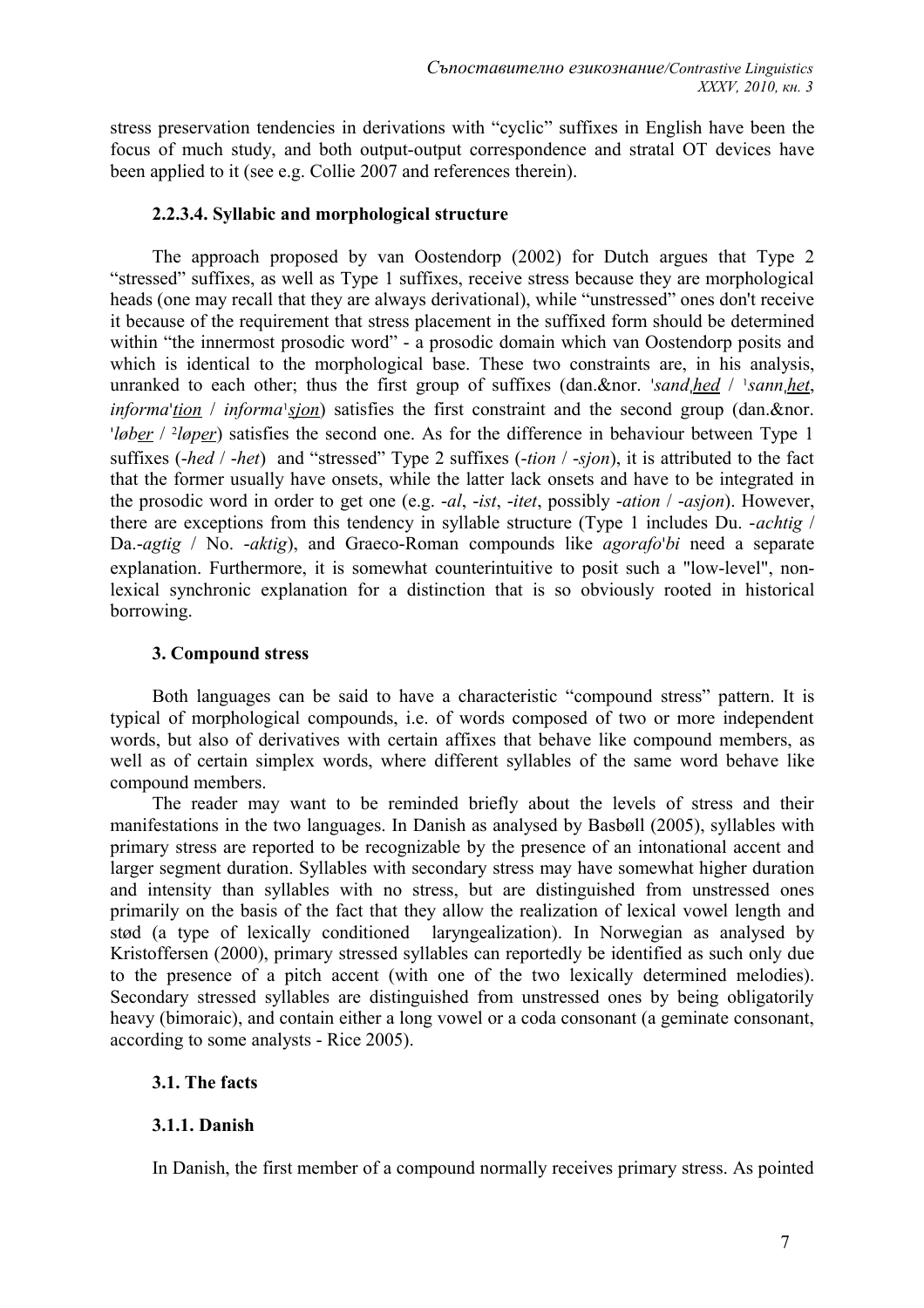out in section 2, everything beyond that is debatable. In Grønnum's (1998:205) description, it appears that all members but the primary receive secondary stress (assuming that the concept has any reality in the first place). For example, *fod*  $\left[\frac{6}{100}\right]$  'foot' + *bold*  $\left[\frac{6}{100}\right]$  'ball' -> *fodbold* ['foðˌb̥ʌlˀd̥] 'football'; likewise *ungdomsfodboldlandshold* ['ɔŋˌd̥ʌmsˌfoðˌb̥ʌldˌlanˀs ˌhʌlˀ] lit. 'youth football national team'. In contrast, Basbøll (2005:489) considers that only some members receive secondary stress (characterized by the retention of length and stød) and proposes a complex formal system to predict it. In essence, the system always assigns secondary stress to the last compound member, and if more members are present, it may assign secondary stress to the initial members of "compounds inside the compound", whereas their non-initial members are completely unstressed. The expected pattern in the compound above would then be ['ɔŋdʌmsˌfoðbʌldˌlan'sˌhʌl'], explaining the loss of stød in the second and fourth members, while an alternative pattern would apparently be ['ond ansfootbaldlans, hal']. He refers to the latter realization as "prosodic lexicalization", a term that doesn't necessarily entail that the word has become an established lexeme, but rather has to do with the fact that the analysis of the compound word into its component parts is not expressed phonologically. In the non-"prosodically lexicalized" pattern, contrasts in morphological hierarchical relations are expressed: '*sommersalgsassi*ˌ*stance* is [[sommersalgs]assistance] 'assistance in summer sales', while '*sommer*ˌ*sal*ˀ*gsassi*ˌ*stance* is [sommer[salgsassistance]] 'sales assistance in summer<sup>'[9](#page-7-0)</sup>.

Certain Danish compounds have primary stress on their last component, e.g. *skovmærke* [sɡ̊ʌʊ̯'mæɐ̯ɡə] 'woodruff', lit. 'forest mark'; *Landbohøjskolen* [lanbo'hʌjˌsɡ̊oːln̩] 'The Agricultural University' lit. 'The Country Dwellers' High School'. These are indeed lexicalized in the usual sense of the word and often non-transparent, as Basbøll convincingly argues. In the former example, the compound is essentially treated as a simplex word. In the latter, those compound members that are not analysed as such receive no stress.

Another small group of Danish compounds are characterized by primary stress on both compound members. These are chiefly expressive slang terms with an intensifying meaning *brandfarlig* ['b̥ʁɑn'fɑːli] lit. 'fire-dangerous', i.e. 'very dangerous', combinations of adverbs and prepositions (*derfor* ['dɛɐ<sup>'</sup>'fʌ] 'therefore') and a few other words (*juleaften* ['juːlə'afdn] 'Christmas Eve'). Basbøll explains them with conventionalized emphasis.

## **3.1.2. Norwegian**

In Norwegian, the principles of compound stress are much simpler. Again, the first compound member is normally primary-stressed. According to Kristoffersen (2000:189), all others are secondary-stressed, with no influence of the internal hierarchical relations between morphological constitutents. An ad hoc compound such as *ungdomsfotballag* 'youth football team' would then presumably be pronounced [ <sup>2</sup>uŋːˌdɔmːsˌfuːtˌbɑlːˌlaːg], and the likewise ad hoc 2*sommer*ˌ*salgsassi*ˌ*stanse* can only be pronounced as indicated here. Kristoffersen also postulates (p.185) an alternative rule that stresses the last compound member and supplies the others with secondary stresses, e.g. in *skomaker* [ˌskuː<sup>1</sup>mɑːkər]. Some authors have the impression of stronger stress on the last compound member, but Kristoffersen explains this with the characteristic rise that occurs phrase-finally in East Norwegian intonation. Indeed, if Kristoffersen is correct in claiming that the pitch doesn't rise until the end of the phrase, then the final compound member has precisely the same tonal contour as it would have as an

<span id="page-7-0"></span><sup>9</sup> The example is from Grønnum (1998:205), although again she is unwilling to describe such contrasts in terms of secondary stress and merely notes the presence vs absence of stød; thus, the interpretation is based on Basbøll (2005).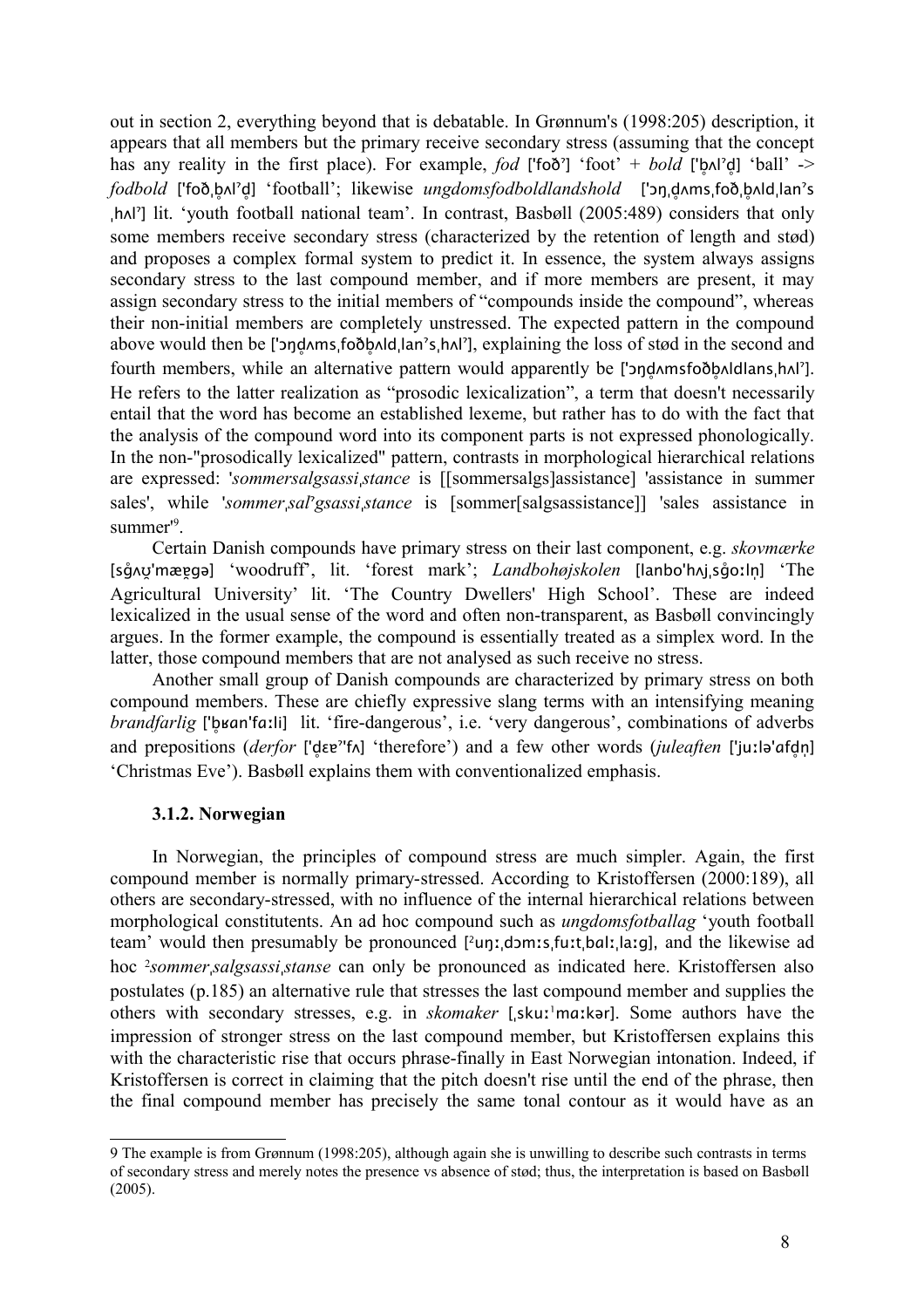independent primary-stressed pitch-accented word with tonal accent  $1<sup>10</sup>$  $1<sup>10</sup>$  $1<sup>10</sup>$ . That may contribute to the impression of prominence. Note also that end-stressed compounds always receive accent 1, and that many Scandinavian dialects - such as Stockholm Swedish - do have an accent 1-like contour attached to the last secondary stress in initial-stressed compounds.

In general, it can be concluded that although the characteristics of secondary stress are very similar in both languages, the rules for its distribution are clearly different.

## **3.2. Formalizations**

## **3.2.1. End-stressed compounds**

The analysis of the end-stressed compounds calls for special attention. They occur in both languages. However, in Basbøll's description of Danish, they are simply lexicalized unanalyzable wholes with a single stress. In Kristoffersen's description of Norwegian, it is also admitted that they are very few and lexicalized, but the prosodic system still treats them as legitimate compounds and each compound member receives at least secondary stress. In Danish, it may be argued that they are obviously unstressed because they have lost length and stød, but let us not forget that the same thing may occur in primary stressed initial compound members in that language, as exemplified in section 2 (the latter fact can be explained diachronically with the hypothesis that these compounds were final-stressed before). In Norwegian, on the other hand, it is not entirely clear that the non-initial compound members really preserve their length: the quality of the vowels remains the same regardless of length, and there is no diagnostic feature dependent on vowel length such as Danish stød. In my opinion, the possibility of Basbøll's analysis of this stress pattern holding more or less true also of the equivalent pattern in Norwegian should not be ruled out, pending thorough experimental studies.

# **3.2.2. Formal compounds**

 Another, purely formal difference between the two descriptions is that Kristoffersen derives the compound stress of formal compounds (p.187) in a way fairly close to the one used for true compounds and for derivatives with Type 1 affixes; both contain several prosodic words, although the former have their prosodic word structure lexically prespecified rather than assigned by rule on morphological grounds. In Basbøll's account of Danish, there is no similarity: true compounds and Type 1 derivatives contain several so-called 'min-stems' (a morphological - rather than prosodic - concept introduced by Basbøll), each of which must receive stress, while the stress pattern of formal compounds is merely the result of the need to preserve the lexically specified length of more than one vowel (length being impossible without stress - Basbøll 2005:470). However, as observed in section 3, examples of (nativespeaker-perceived) formal compounds without long vowels are easy to find. In general, it seems preferable to derive the compound stress pattern in a more unified way, and that is an advantage of Kristoffersen's account. Of course, another kind of unified account may rely consistently on pre-specified vowel and consonant length to derive stress: the accompanying difficulties as regards Danish were described in some detail in section 3. Optimality Theory in particular would also be unable to accommodate the absence, in the input, of words lacking both vowel and consonant length.

<span id="page-8-0"></span><sup>10</sup> Riad & Segerup (2008) argue this for the West Swedish dialect of Göteborg, but not for the East Norwegian dialect of Oslo, where the pitch is reported to rise smoothly, beginning from the stressed syllable. Kristoffersen uses recordings of his own Arendal dialect speech, which may differ from Oslo in that respect.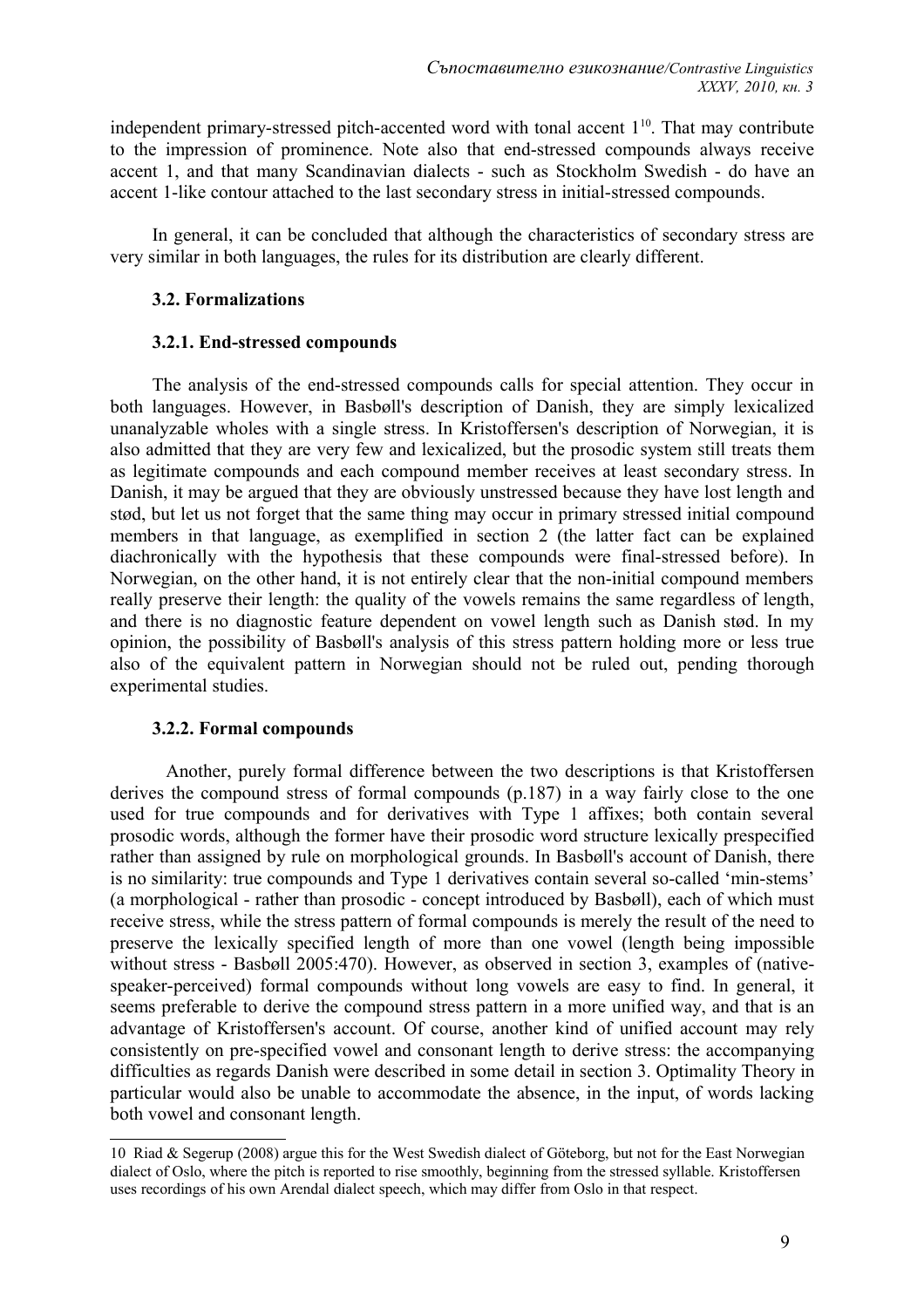#### **3.2.3. Branching in Danish compounds**

For reasons of space, the specific formalisms which could be used to predict secondary stress in Danish compounds will only be touched upon briefly, and without discussing the intricacies of metrical tree and grid construction.

## **3.2.3.1. Cross-linguistic parallels**

It is clear that the behaviour, and hence the potential modelling, of Danish compounds is more similar to that of German, Finland Swedish, and even English compounds than to that of Norwegian. The pair '*sommersalgsassi*ˌ*stance* [[sommersalgs]assistance] 'assistance in summer sales' vs '*sommer*ˌ*sal*ˀ*gsassi*ˌ*stance* [sommer[salgsassistance]] 'sales assistance in summer' is very similar to the English pair '*kitchen towel* ˌ*rack* [[kitchen towel] rack] 'a rack for kitchen towels' vs ˌ*kitchen* '*towel rack* [kitchen [towel rack]] 'a towel rack in the kitchen' (e.g. Visch 1999:181, cf. also Zonneveld et al. 1999:490) and the German pair '*Stadtplanungsbü*ˌ*ro* [[Stadtplanungs]büro] 'office for city planning' vs ˌ*Stadt*'*planungsbüro* [Stadt[planungsbüro]] 'planning office of the city' (Wiese  $2000:536$ )<sup>[11](#page-9-0)</sup>. In all of these cases the first member of an embedded compound has its stress level boosted - the difference is that it receives the primary stress in English and German, but only secondary stress in Danish. In contrast, the relevant patterns are even closer to the Danish one in the more closely related Finland Swedish, e.g. '*pojk*ˌ*landslag* [pojk[landslag]] 'a national team of boys' vs '*folkdans* ˌ*lag* [[folkdans]lag] 'a team for folk dances' (Bruce 2007:117-118). Here, what varies is secondary stress placement and the only difference vis-à-vis Danish is that there is no obvious requirement for secondary stress to be present on the last compound member.

A similar pattern is found in various dialects with contrastive tonal accent, which allow the locus of association of the so-called prominence tone (a pitch accent with intonational function) to be detached from the primary stressed syllable (e.g. the Finland Swedish dialect of Snappertuna - Selenius 1972:124, cited in Riad 2003 - and the Norwegian dialect of Sunnmøre - Abrahamsen 2003:193). In these dialects, the prominence tone is attracted to the initial member of an embedded compound: an example from Sunnmøre is the pair '*herrePELShuve* [herre[pelshuve]] 'fur hat for men' vs '*herrepelsHUVE* [[herrepels]huve] 'hat made of man fur' (capital letters designate the member that the prominence tone associates to). It is not clear whether this is an expression of stronger stress on the relevant compound member (unlike Danish and like Norwegian, the other members also preserve contrastive quantity in such varieties, so they, too, must have a degree of secondary stress), or whether the morphology affects tone association directly.

## **3.2.3.2. Formalization**

For English, the above-mentioned regularity has been expressed with the following oftcited rule: "In two sister nodes [Na Nb], Nb is strong iff it branches" (Liberman & Prince  $1977$ <sup>[12](#page-9-1)</sup>. However, this does not reflect the facts of Danish and the other Scandinavian varieties, where the branching compound member in ['sommer[ˌsalˀgsassistance]] remains

<span id="page-9-0"></span><sup>11</sup> The sources cited use numbers to identify degrees of stress, so their notations suggest something like "tertiary" and "quaternary" stress. I am taking into account only primary and secondary stress for reasons including compatibility with the analysis of Danish, with IPA transcription conventions, and with my own impression of which degrees of stress are distinguishable.

<span id="page-9-1"></span><sup>12</sup> The reality of this rule in English has been recently questioned by Giegerich (2009).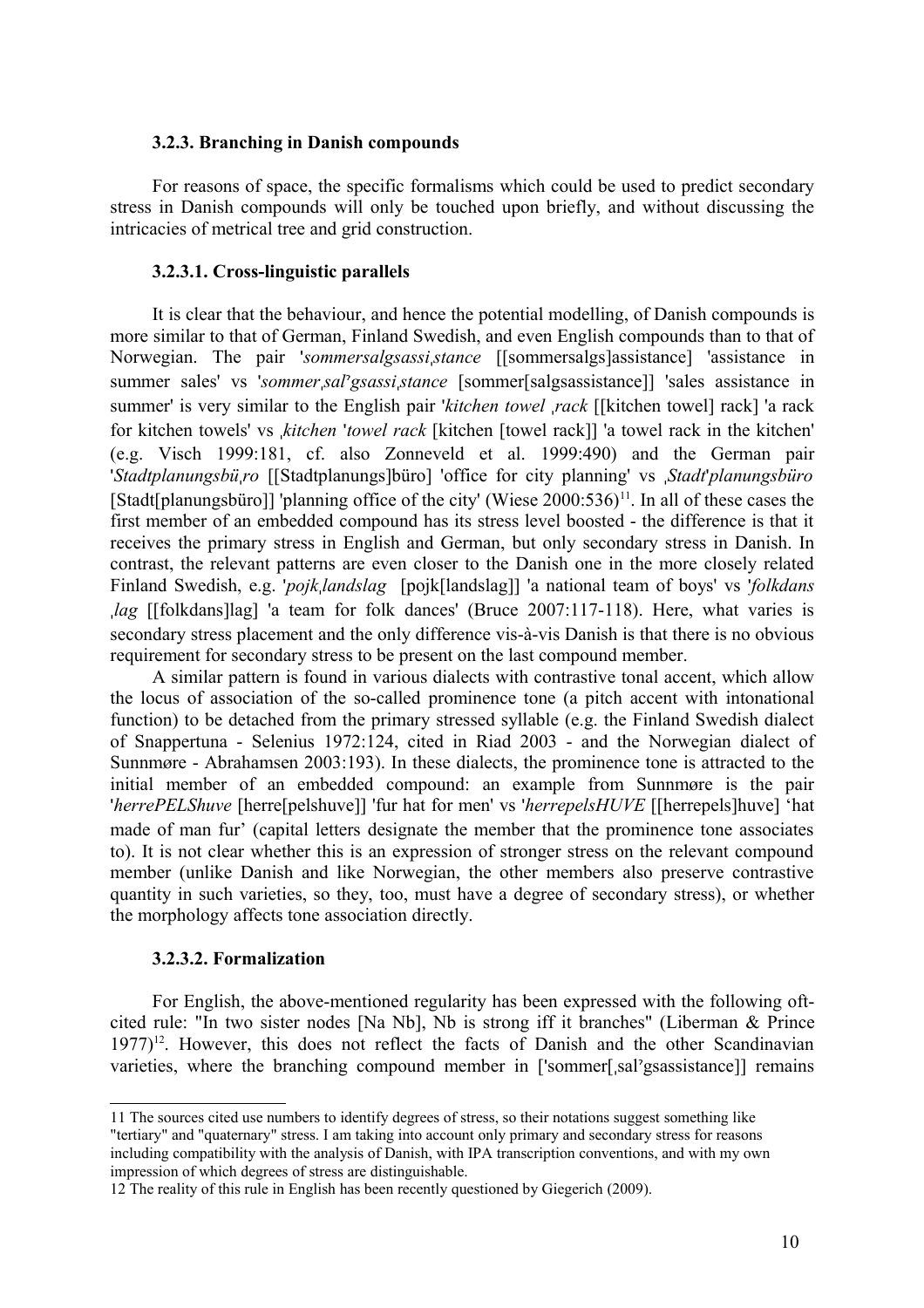weaker than the first one. A more recent formalization posited for English within a cyclic framework (e.g. Visch 1999:181, Zonneveld et al. 1999:490) states that the last word of each binary compound is extrametrical, and primary stress is assigned to the rightmost nonextrametrical word: [ˌkitchen ['towel rack]] is *kitchen towel* <*rack*>, while [['kitchen towel] ˌrack] is *kitchen* <*towel*> <*rack*> (again, I have to abstract from the details of the grid construction here). If this is adopted for Danish, ['sommer[ˌsalˀgsassiˌstance]] would be *sommersalgs*<*assistance*>, while [['sommersalgs]assiˌstance] would be *sommer*<*salgs*><*assistance*>; the *secondary* stress on the rightmost non-extrametrical word would result automatically from a column raising convention; however, primary stress is assigned to the *leftmost* member, and in addition the rightmost word obligatorily receives secondary stress, even though it is extrametrical in the last cycle<sup>[13](#page-10-0)</sup>. This is more suitable than the original approach of Liberman and Prince (1977), but it is still rather odd that the final word is always extrametrical and nonetheless always receives secondary stress<sup>[14](#page-10-1)</sup>.

However, there seem to be two main reasons to use extrametricality in the modelling of English compound stress, and it can be shown that neither is truly binding in this case. The first reason is that if one simply assumes the entire "supercompound" to be left/right-headed in English, one would predict either [['kitchen towel]ˌrack] *and* ['kitchen [ˌtowel rack]] (leftheaded), or [[kitchen towel] 'rack] *and* [kitchen [ 'towel rack]] (right-headed). For Danish, this is not a problem, because the first option is almost precisely what we find there (the difference being the obligatory final secondary stress)<sup>[15](#page-10-2)</sup>. The second reason is the assumption that whereas individual compound members constitute Prosodic Words, a compound as a whole constitutes a Phonological Phrase (from the perspective of the theory of the Prosodic Hierarchy proposed in Nespor and Vogel 1986). This is also the position taken by Nespor 1999 for English and other Germanic languages. Phrases in English and most Germanic languages are usually right-headed (cf the default or broad focus pronunciation "[three [red [SHIRTS]]]φ"), so extrametricality is needed to explain the left-headedness of compounds  $([[KITCHEN *twoel*]*arack*]$  ( $[n]$ ). In fact, it is far from clear that these are comparable structures even in English (the need to maintain a distinction between stress and intonational pitch accent has already been discussed earlier in this paper), and compounds are even more distinct in the Scandinavian languages. Fortunately, this position is not the only possible one. For example, Frid (2001) preferred to identify the Swedish compound with another domain in Nespor & Vogel's hierarchy, the Clitic Group. An even more satisfactory alternative is made possible by a number of recent proposals that allow recursive constructions of up to three levels of prosodic words dominating each other (Itô and Mester 2007a,b, Riad 2008, see also van Oostendorp 2002, Kabak & Revithiadou 2007). In the case of Danish, three levels are precisely sufficient to make every compound and every embedded compound<sup>[16](#page-10-3)</sup> a Prosodic Word ( $\omega$ ,  $\omega'$  and  $\omega_{\text{max}}$  stand for minimal, intermediate and maximal prosodic word):

 $[[[ 'sommer]_{\omega}[[, sal'gs]_{\omega} [assi,stance]_{\omega}]_{\omega} ]_{\omega}$ max,  $[[[ 'sommer]_{\omega} [salgs]_{\omega} ]_{\omega} [assi,stance]_{\omega} ]_{\omega}$ max

<span id="page-10-0"></span><sup>13</sup> Interestingly, these latter two rules are per se sufficient to describe the compound rule of Stockholm Swedish and many similar dialects - if "secondary stress" is replaced by "prominence tone association"; again, this reservation is necessary because, like Norwegian and unlike Danish, these varieties normally preserve segmental quantity in all compound members.

<span id="page-10-1"></span><sup>14</sup> The influential exposition in Rischel 1972 differs from that of Basbøll 2005 in that it does not mention such final secondary stress; however, the criteria used to distinguish secondary from tertiary stress there are largely subjective and not based on the possibility of stød and vowel length like Basbøll's.

<span id="page-10-2"></span><sup>15</sup> Another matter is that it may be desirable to replace extrametricality with some less abstract device in the other languages as well. It seems intuitively appealing to state directly that branching embedded compounds as such attract primary stress; they may be said to be "heavy", in a way.

<span id="page-10-3"></span><sup>16</sup> In case of more levels of embedding, the morphological structure simply wouldn't be expressed prosodically (Rischel 1972:108).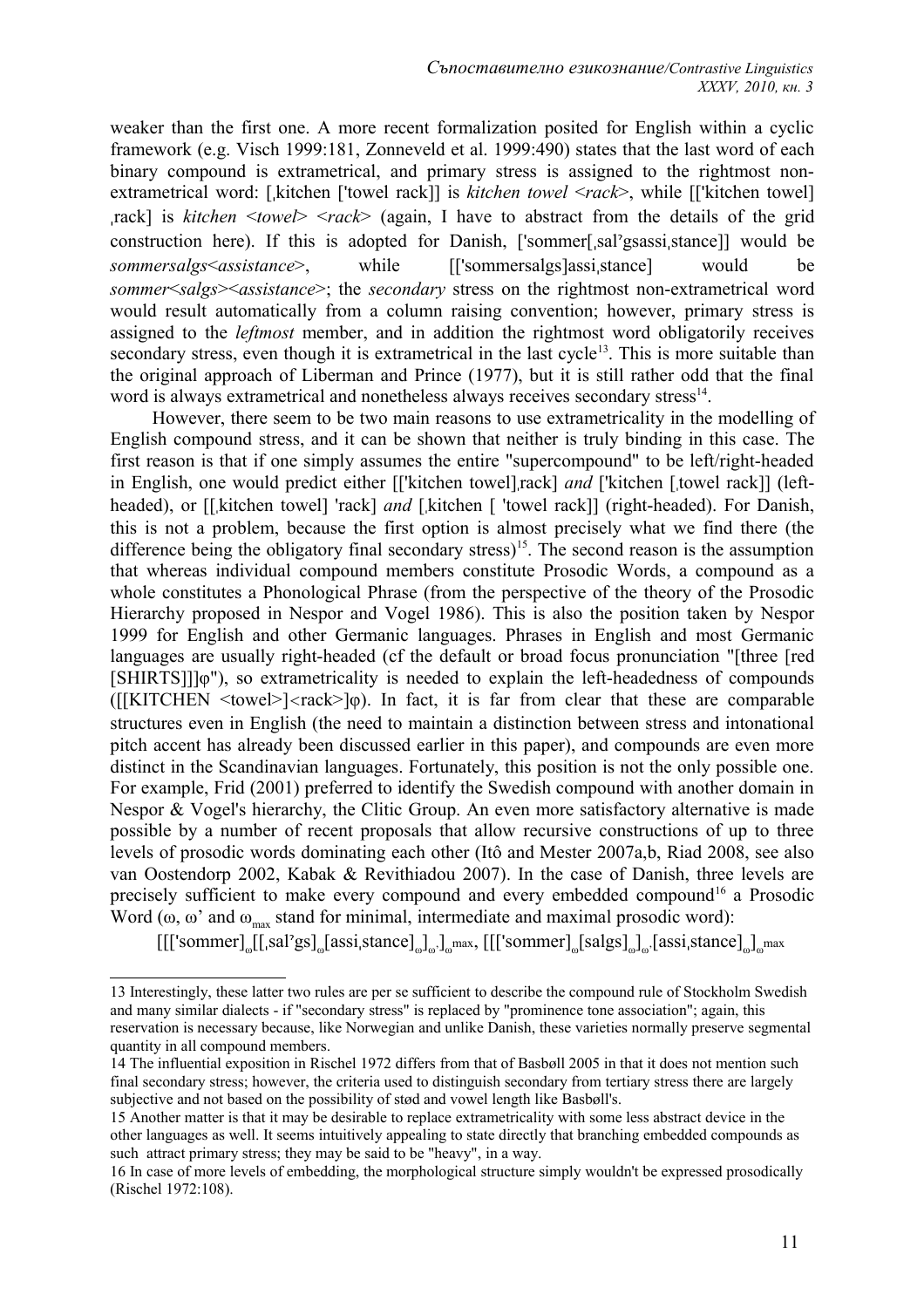While the obligatory secondary stress of the final member in Danish still has to be ensured with a separate rule/constraint, recursivity allows one to merely posit left-headedness for the embedded compounds *and* for the "supercompound" without appealing to extrametricality. Although this issue obviously requires more work, it seems clear that the Danish facts can be accounted for along such lines. As for Norwegian compounds, if the same method is applied to them, no intermediate prosodic words need to be postulated:

 $[[\text{'sommer}]_{\omega}[\text{,}slgs]_{\omega}[\text{assign,}slanse]_{\omega}]_{\omega}$ max

## **4. Conclusions**

The above survey of stress assignment in Danish and Norwegian shows both remarkable similarities and surprising differences between what were, until one and a half a century ago, two spoken forms of the same written language. The place and level of stress itself is nearly identical in all areas with the exception of compounds. The phonological context, however, is not: this includes absence vs presence of features such as surface geminate consonants, stressed monomoraic syllables, and restrictions on vowel quality in unstressed and short syllables. Various challenges to the formal analysis of the two languages have been identified and possible solutions and directions for further research have been suggested. In general, it can be concluded that, despite certain difficulties, primary stress assignment in both Danish and Norwegian can be modelled in similar ways within a metrical framework. All things considered, it seems preferable to regard vowel quantity as primary in Danish, and consonant quantity as primary in Norwegian; this has implications for stress assignment as well.

## R e f e r e n c e s

- Abrahamsen 2003: J. E. A b r a h a m s e n. *Ein vestnorsk intonasjonsfonologi*. Dr. art. diss. Institut for språk- og kommunikasjonsstudium. Noregs teknisk-naturvitskaplege universitet, 2003.
- Basbøll 1969: H. B a s b ø l l. The phoneme system of advanced Standard Copenhagen. *Annual Report of the Institute of Phonetics, University of Copenhagen* 3, 1969, pp. 33- 54.
- Basbøll 2005: H. B a s b ø l l. *The Phonology of Danish*. Oxford University Press, 2005.
- Benua 1997 [1998]: L. B e n u a. *Transderivational Identity: Phonological Relations between Words*. Doctoral dissertation, University of Massachusetts, Amherst. [Amherst, MA: Graduate Linguistic Student Association, ROA-259-0498] 1997 [1998].
- Bermúdez-Otero 2003: R. B e r m ú d e z O t e r o. *The acquisition of phonological opacity*. Ms., University of Manchester. [ROA-593-0403, Rutgers Optimality Archive, [http://roa.rutgers.edu/\]](http://roa.rutgers.edu/) 2003.
- Bruce 2007: G. B r u c e. Accentuering i svenska sammansatta ord. Torben Arboe (red.): *Nordisk dialektologi og sociolingvistik*. Århus, 2007.
- Collie 2007. S. C o l l i e. *English stress-preservation and Stratal Optimality Theory*. PhD thesis, University of Edinburgh, Edinburgh, 2007.
- van Els et al. 1984: T. v a n E l s. *Applied Linguistics and the Learning and Teaching of Foreign Languages*. London: Edward Arnold, 1984.
- Fischer-Jørgensen 1984: E. F i s c h e r J ø r g e n s e n. The acoustic manifestation of stress in Danish with particular reference to the reduction of stress in compounds. *Annual*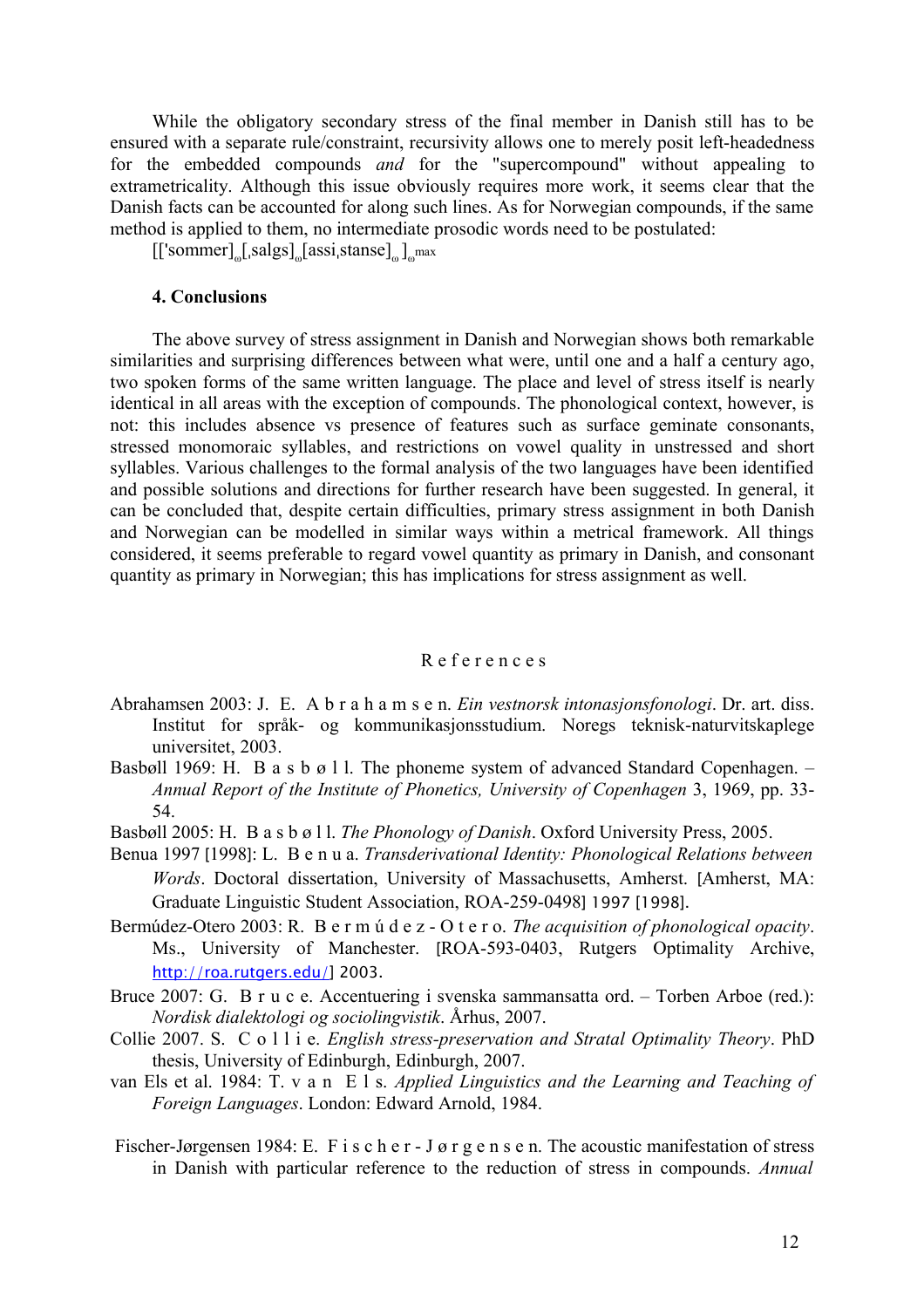*Reports of the Institute of Phonetics, University of Copenhagen* 18, 1984, 45-161.

Frid 2001: J. F r i d. Swedish word stress in optimality theory. *Working Papers* 48. Lund: Lund University, Dept. of Linguistics, 2001, 25–41.

Giegerich 2009: H. G r i e g e r i c h. *The English compound stress myth*. Ms., University of Edinburgh.Available online:

http://www.ling.ed.ac.uk/aboutus/people/heinz/english\_compound\_stress\_myth.pdf

- Gordon 1999: M. G o r d o n. *Syllable Weight: Phonetics, Phonology, and Typology*. Ph.D. dissertation, Los Angeles, University of California, 1999.
- Grønnum 1998, 2001. N. G r ø n n u m. *Fonetik og fonologi, Almen og Dansk*. København, Akademisk Forlag, 1998, 2001.
- Hayes 1995: B. H a y e s. *Metrical stress theory*. Chicago, Universyty of Chicago Press,1995.
- Hulst 1999: H. v a n d e r H u l s t ( e d. ). *Word prosodic systems in the languages of Europe*. Berlin & New York, Mouton de Gruyter,1999.
- Hulst 1999b: H. v a n d e r H u l s t. Word accent. Hulst, H. van der (1999) (ed.). *Word prosodic systems in the languages of Europe*. Berlin & New York, Mouton de Gruyter, 1999, 3-116
- Itô, Mester 2007a: J. I t ô , A. M e s t e r. *Categories and projections in prosodic structure*. Paper given at the Old World Conference in Phonology 4 (OCP4), Rhodes, 19 January 2007. Slides Silis Superintendent at a strategy and a strategy available at a t http://people.ucsc.edu/~mester/papers/2007\_ito\_mester\_OCP4\_slides.pdf
- Itô, Mester 2007b: J. I t ô , A. M e s t e r. Prosodic Adjunction in Japanese Compounds. *Proceedings of Formal Approaches to Japanese Linguistics* 4, (MIT Working Papers in Linguistics) Osaka, 2007.
- James 1989: C. J a m e s. *Contrastive Analysis*. Harlow, Essex, Longman. First ed.1980.1989.
- Johnsen 2008: O. E. J o h n s e n. *Konstrainter og analogier i det norske trykksystemet.* Mastergradsoppgave. Universitetet i Tromsø. Available online: http://www.ub.uit.no/munin/bitstream/10037/1531/1/thesis.pdf
- Kabak, Revithiadou 2007: B. K a b a k, A. R e v i t h i a d o u. *An interface approach to prosodic recursivity*. Paper presented at the 15th Manchester Phonology Meeting, 2007.
- Kiparsky 2000. P. K i p a r s k y. Opacity and cyclicity. *Linguistic Review* 17, 2000, 351- 365.
- Kristoffersen 2000: G. K r i s t o f f e r s e n. *The Phonology of Norwegian*. Oxford University Press, 2000.
- Krzeszowski 1990: T. P. K r z e s z o w s k i. *Contrasting Languages: The Scope of Contrastive Linguistics*. Berlin: Mouton de Gruyter, 1990.
- Liberman, Prince 1977: M. L i b e r m a n, A. P r i n c e. On stress and linguistic rhythm. *Linguistic Inquiry* 8, 1977, 249-336.
- Nespor, Vogel 1986: M. N e s p o r, I. V o g e l. *Prosodic phonology*. Dordrecht: Foris Publications, 1986.
- Nespor 1999: M. N e s p o r. Stress domains. In Harry van der Hulst (ed.) *Word Prosodic Systems in the Languages of Europe*. Berlin: Mouton de Gruyter, 1999.
- ODS: *Ordbog over det danske Sprog dansk i perioden 1700-1950*. Available online: http://ordnet.dk/ods/.
- van Oostendorp 2002: M. v a n O o s t e n d o r p. The Phonological and Morphological Status of the Prosodic Word Adjunct. In *Resolving Conflicts in Grammars: Optimality Theory in Syntax, Morphology, and Phonology*. G. Fanselow and C. Féry (eds.), Hamburg: Buske, 2002, 209-35.
- Prince, Smolensky 1993: A. P r i n c e, P. S m o l e n s k y. *Optimality Theory: Constraint*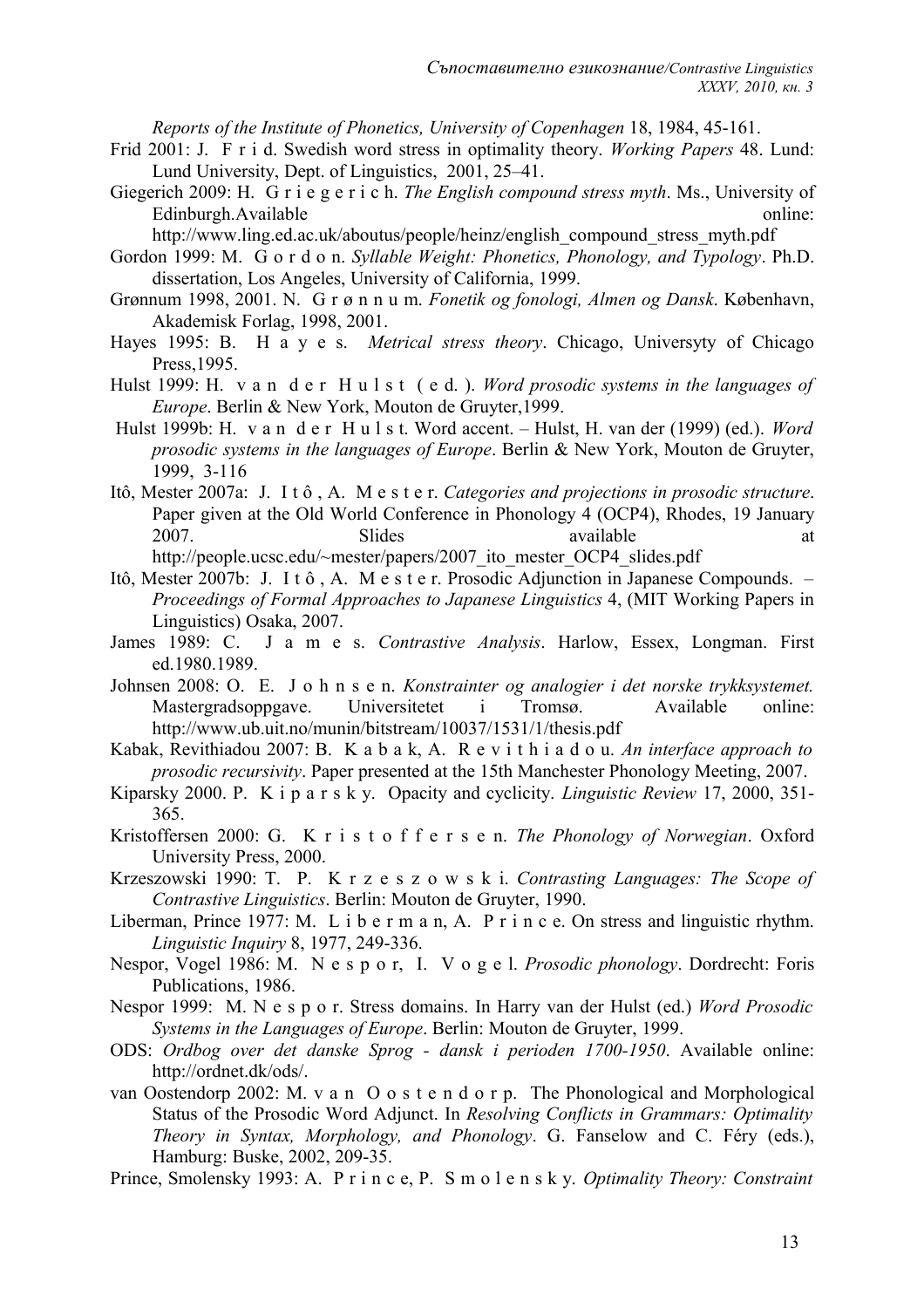*Interaction in Generative Grammar*. Rutgers University Center for Cognitive Science Technical Report 2.

- Raffelsiefen 2007: R. R a f f e l s i e f e n. Morphological word structure in English and Swedish: the evidence from prosody. I: Booij, G., Fradin, B., Ralli, A. & S. Scalise (red.): *On-line Proceedings of the Fifth Mediterranean Morphology Meeting* (*MMM5*) Fréjus 15-18. September 2005, University of Bologna, 2007. Available online: http://www.ids-mannheim.de/gra/texte/raf\_mmm5.pdf
- Riad 2003: T. R i a d. Diachrony of the Scandinavian accent typology. In: Fikkert, Paula and Haike Jacobs (utg.) (2003). *Development in Prosodic Systems*. Berlin, New York: Mouton de Gruyter. S. 91-144
- Riad 2008: T. R i a d. *Prosodi i svenskans ordbildning*. Manuscript. Stockholm university.
- Rice 2003: C. R i c e. *Norwegian quantity and the richness of the base*. Manuscript. University of Tromsø, available at http://www.hum.uit.no/a/rice.
- Rice 2006: C. R i c e. Norwegian stress and quantity: The implications of loanwords. Lingua 116, pp. 1171–1194.
- Rischel 1972: J. R i s c h e l. Compound stress in Danish without a cycle. *Annual Reports of the Institute of Phonetics, University of Copenhagen* 6. P. 211-230
- Selenius 1972: E. S e l e n i u s. *Västnyländsk ordaccent*. (Studier i nordisk filologi 59). Helsingfors.
- Visch 1999: E. V i s c h. The rhythmic organization of compounds and phrases. In H. van der Hulst (ed.) (1999). *Word prosodic systems in the languages of Europe*. Berlin: Mouton de Gruyter. 161-233.
- Wiese 2000: R. W i e s e. *The Phonology of German*. Oxford University Press.
- Zamma 2002: H. Z a m m a. Suffixes and Stress/Accent Assignment in English and Japanese: More Than a Simple Dichotomy, in *Online Proceedings of Linguistics and Phonetics* 2002. Available online: http://www.ne.jp/asahi/zamma/hideki/LP2002\_Zamma\_.pdf
- Zonneveld et al 1999: W. Z o n n e v e l d, M.  $T_{\text{r}}$  o m m e l e n, M. J e s s e n, C. R i c e, G. B r u c e, K. Á r n a s o n. Word stress in West-Germanic and North-Germanic languages. In Harry van der Hulst (ed.) *Word Prosodic Systems in the Languages of Europe*. Berlin: Mouton de Gruyter. 478-603

*Съпоставително изследване на мястото на ударението в датския и норвежкия език Част ІІ – Сложни думи*

#### Владимир Найденов

Настоящата статия разглежда в съпоставителен план принципите, определящи мястото на ударението в датския и норвежкия. Като основен източник се използват описанията на датския от Ханс Басбьол (2005) и Нина Грьонум (1998) и на норвежкия от Йерт Кристофершен (2000) и Кърт Райс (2006). Във втора част се разглеждат принципите, определящи ударението в думите, образувани чрез афиксация, и в сложните думи.

В областта на словообразуването съществуващите описания различават няколко класа афикси. Въпреки разликите в гледните точки на авторите, демонстрира се, че в общи линии класовете в двата езика си съответстват едни на други. Така например датската група афикси, носещи ударение